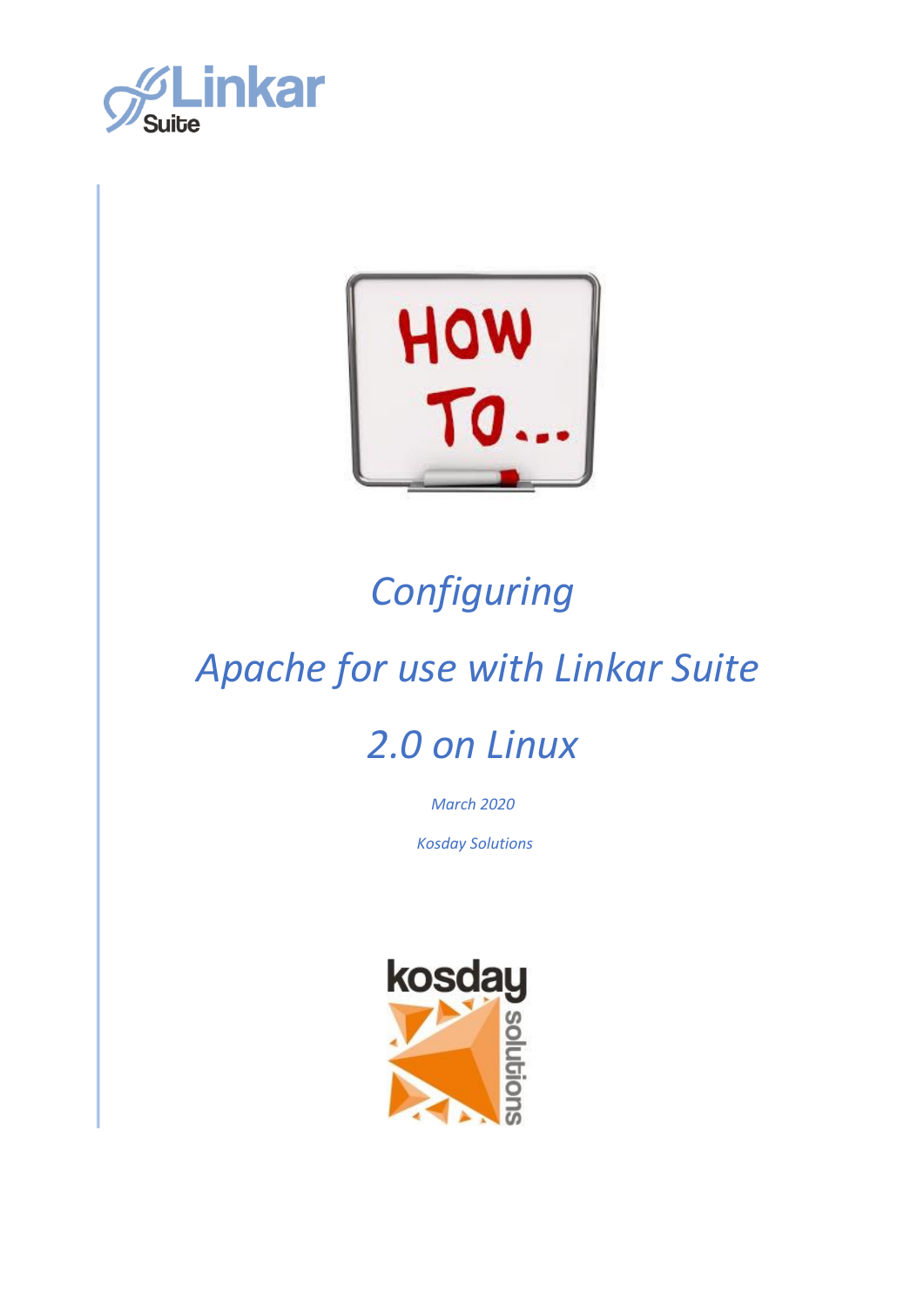

#### **Configuring Apache for use with Linkar Suite 2.0 on Linux**

**Linkar Manager** uses the *Microsoft's Kestrel* web server internally for **Linkar Server** configuration, **Linkar Rest API** *Api Keys* creation, **REST API** request management, **Linkar Server** monitoring, etc.

To access the described services from the outside, with special emphasis on the web services that use **Linkar REST API**, we can configure our network (firewalls, VPN, etc.) allowing access to the IP address defined in "*Linkar Server IP or Hostname*" and the port defined in "*Port to access Linkar Manager*".

However if we already have **Apache** installed and configured in our infrastructure, we can configure it to run all these services from it.

In this way, we can conveniently configure the Website from the Apache administrator, and use it to stop and start **Linkar Manager**, manage access links and SSL certificates, etc.

Through this guide, you will learn how to configure Apache as a reverse proxy server on CentOS 7 / RHEL 7 / Fedora and Ubuntu to redirect HTTP traffic to the **Linkar Manager** application running on the Kestrel server.

The following link shows this in more detail.

[https://docs.microsoft.com/en-us/aspnet/core/host-and-deploy/linux-apache?view=aspnetcore-](https://docs.microsoft.com/en-us/aspnet/core/host-and-deploy/linux-apache?view=aspnetcore-3.1)[3.1](https://docs.microsoft.com/en-us/aspnet/core/host-and-deploy/linux-apache?view=aspnetcore-3.1)

#### Previous requirements

- Have Linkar Suite installed.
- Have Apache installed.
- Tested in CentOS7, RHEL 7 and Ubuntu 18.

#### Set up a reverse proxy for redirection in Apache

A reverse proxy is a common configuration used to work with dynamic web applications. The reverse proxy ends the HTTP request and forwards it to **Linkar Manager**.

A proxy server is one that forwards client requests to another server instead of itself. Reverse proxies forward them to a fixed destination, usually on behalf of arbitrary clients. In this guide, we will configure Apache as a reverse proxy running on the same server as the **Linkar Manager** application.

For this example, we will create the "mylinkarsuite.com" site on port 80 that will redirect requests to 127.0.0.1 on port 11201; the latter are the values that we have established in the Linkar Manager configuration.

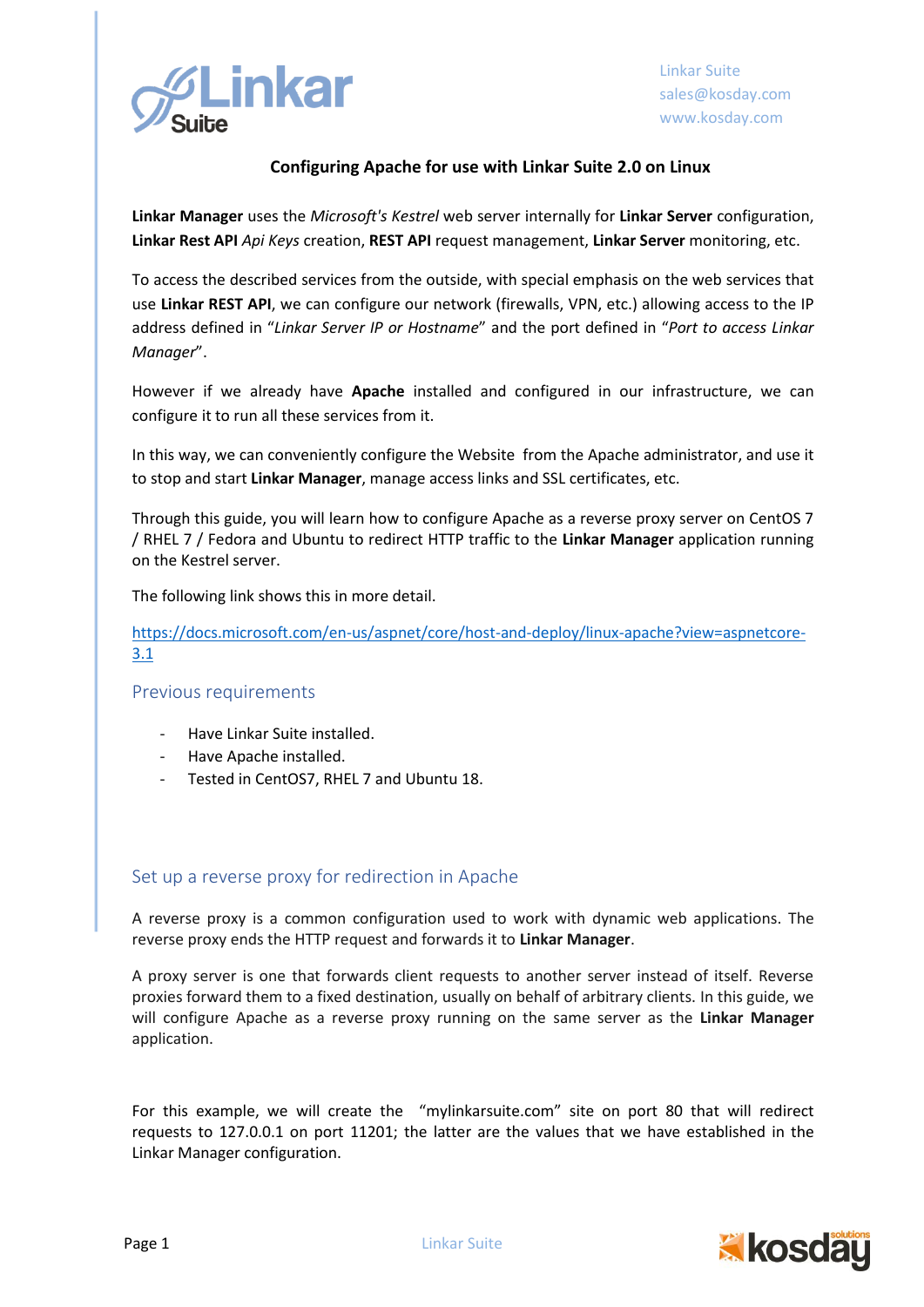

Linkar Suite sales@kosday.com www.kosday.com

#### **Configuring Apache for use with Linkar Suite 2.0 on Linux**

First, we must make sure we have the necessary modules installed in Apache to manage the redirection.

#### *CentOS 7 / RHEL 7 / Fedora*

sudo yum install mod\_rewrite sudo yum install mod\_proxy sudo yum install mod proxy http sudo yum install mod\_headers sudo yum install mod\_ssl

#### *Ubuntu*

sudo a2enmod rewrite sudo a2enmod proxy sudo a2enmod proxy\_http sudo a2enmod headers sudo a2enmod ssl

To create the reverse proxy in Apache, we will only have to create the following configuration file.

*CentOS 7 / RHEL 7 / Fedora* /etc/httpd/conf.d/mylinkarsuite.conf

*Ubuntu*  /etc/apache2/sites-enabled/mylinkarsuite.conf

with this content:

*<VirtualHost \*:\*> RequestHeader set "X-Forwarded-Proto" expr=%{REQUEST\_SCHEME} </VirtualHost>*

*<VirtualHost \*:80> ProxyPreserveHost On ProxyPass / http://127.0.0.1:11201/ ProxyPassReverse / http://127.0.0.1:11201/ ServerName mylinkarsuite.com ServerAlias \*.mylinkarsuite.com ErrorLog \${APACHE\_LOG\_DIR}mylinkarsuite-error.log CustomLog \${APACHE\_LOG\_DIR}mylinkarsuite-access.log common </VirtualHost>*

We set the IP / Port to which we want to redirect in the *ProxyPass* and *ProxyPassReverse* fields, in our case 127.0.0.1 and port 11201, which are the values established in the Linkar Manager configuration. If you have other values defined in your configuration, you should use yours.

In *ServerName* and *ServerAlias* we put the domain name corresponding to the site from which we will receive the requests, which in our case is **mylinkarsuite.com.**

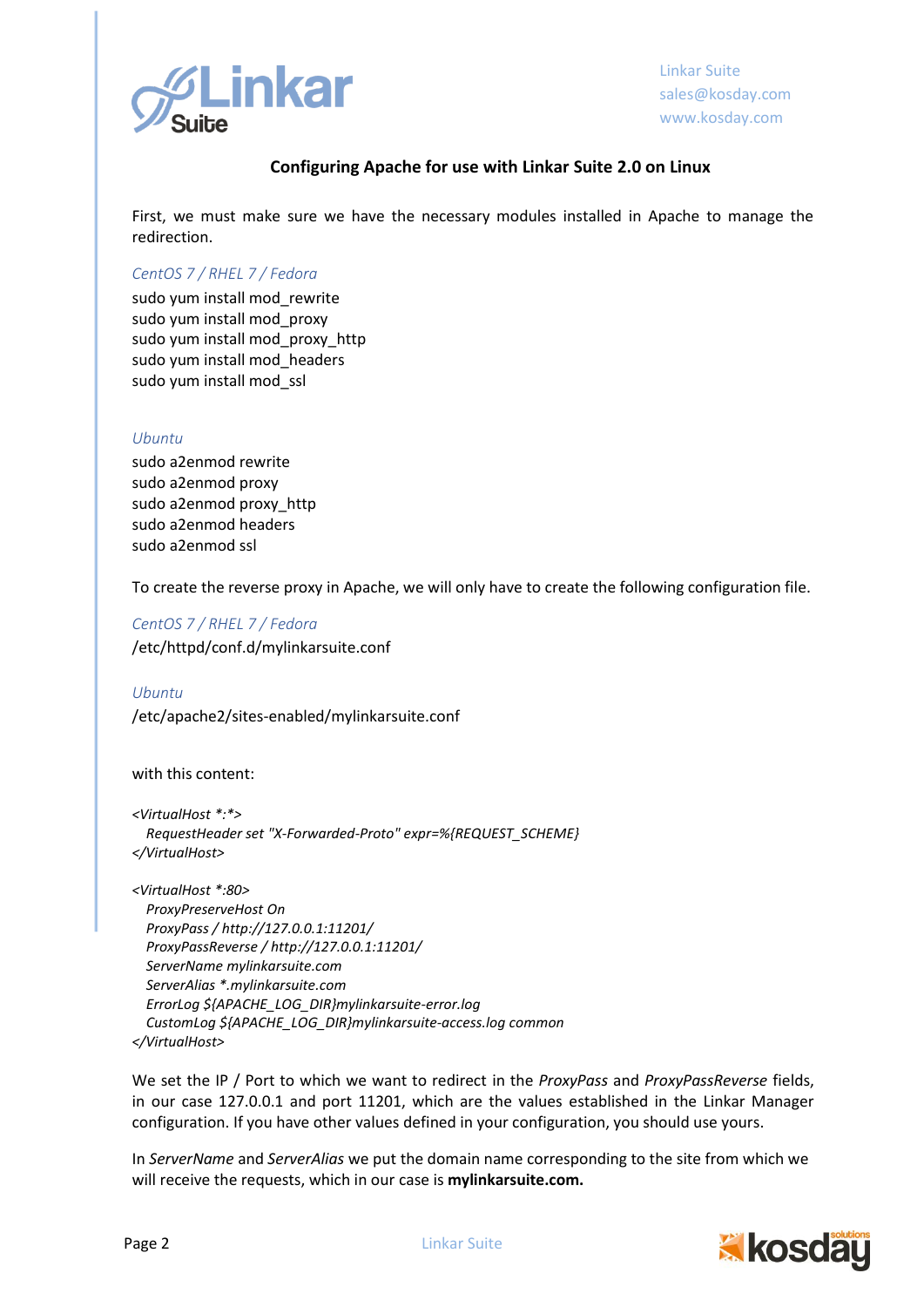

Linkar Suite sales@kosday.com www.kosday.com

#### **Configuring Apache for use with Linkar Suite 2.0 on Linux**

It is important to restart the **Linkar Manager** and **Apache** services (httpd or apache2) when we make a configuration change.

#### Accessing Linkar Manager from the new site

Once this is done, we can access **Linkar Manager** from the website we have just created:

[http://mylinkarsuite.com.](http://mylinkarsuite.com/)

| $\Box$ Log in | $\ddot{}$<br>$\times$                                                                                                                              |   | $\Box$ | $\times$ |
|---------------|----------------------------------------------------------------------------------------------------------------------------------------------------|---|--------|----------|
|               | $\rightarrow$ $\mathbb{C}$ (i) Not secure   mylinkarsuite.com/Identity/Account/Login?ReturnUrl=%2F                                                 | ☆ | Θ      | ÷        |
|               | G Linkar Manager 2.0.2 Beta<br>Sign in to start your session<br>Use a local account to log in.<br><b>User</b><br><b>Password</b><br>Log in<br>Help |   |        |          |
|               |                                                                                                                                                    |   |        |          |
|               |                                                                                                                                                    |   |        |          |

#### Conclusions

With these simple steps, you can configure your **IIS** web server to manage **Linkar Manager**. You will be able to make use of the functionalities offered by this web server and add **Linkar Manager** as one more website within your web server (Apache). In the same way, you can use web services with **Linkar REST API**.

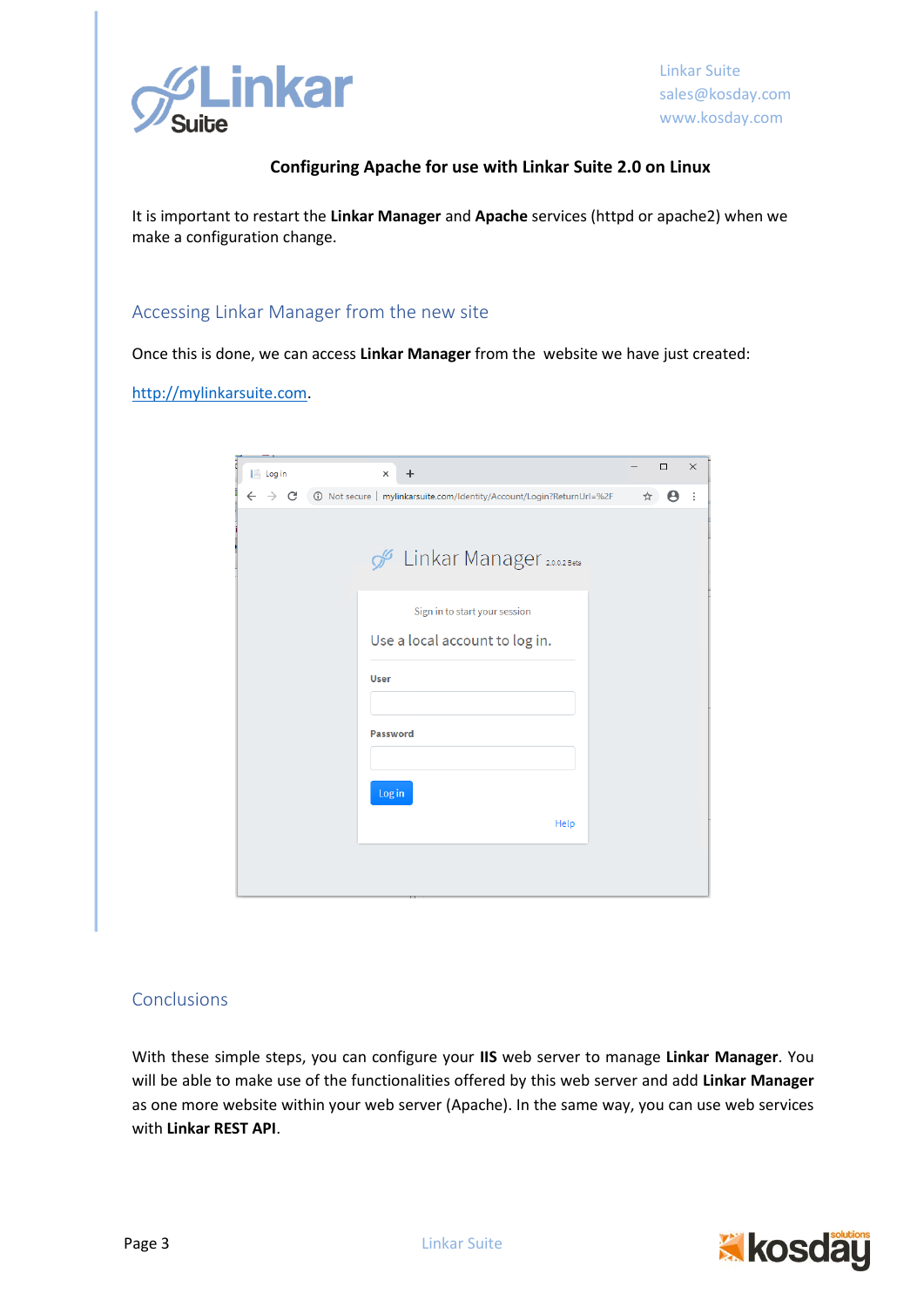

#### **Configuring Apache for use with Linkar Suite 2.0 on Linux**

The use of **Apache** allows us to unlink the IP / Hostname that we have configured for **Linkar Server** from the one used to access the **Linkar Manager** and the **Linkar REST API**.

Here are some combinations that you can configure on your server and what you get with them:

- From Kestrel limit access to Linkar Server / Manager from Linkar Manager configuration (Linkar config.xml) :
	- o Local Linkar Server local: If the Linkar server IP or hostname is 127.0.0.1 or localhost, we will ensure that only Linkar clients on the same machine can access it.
	- o Private Linkar Server: If the Linkar Server IP or Hostname is a Private IP or a hostname that resolves to a Private IP, we will ensure that only Linkar clients within the same network can access the Linkar Server. This requires the firewall to be configured to allow access from other external computers to the network. It may also require the firewall of the computer where the Linkar Server is hosted to be configured.
	- o Public Linkar Server: If the Linkar Server IP or Hostname is a Public IP or a hostname that resolves to a Public IP, we will ensure that any client can access the Linkar Server from anywhere. This may require the firewall to be configured to allow access.
- Once we have established one of the previous options, we can allow Access to Linkar Manager from Apache modifying the ProxyPass and ProxyPassReverse properties:
	- o Local Linkar Server/Manager: We can allow public access to Linkar Manager via Apache to a Linkar Server / Manager configured as local by redirecting to IP 127.0.0.1 or the localhost host.
	- o Private Linkar Server/Manager: We can allow public access to Linkar Manager via Apache to a private Linkar Server / Manager and redirecting the requests to the IP of the Linkar Manager private network.
	- o Public Linkar Server/Manager: In this case, Linkar Manager is already listening to requests from outside. If we want to have another access point, we can allow public access to Linkar Manager via Apache to a public Linkar Server / Manager and redirect the requests to the Linkar Manager public IP.



-